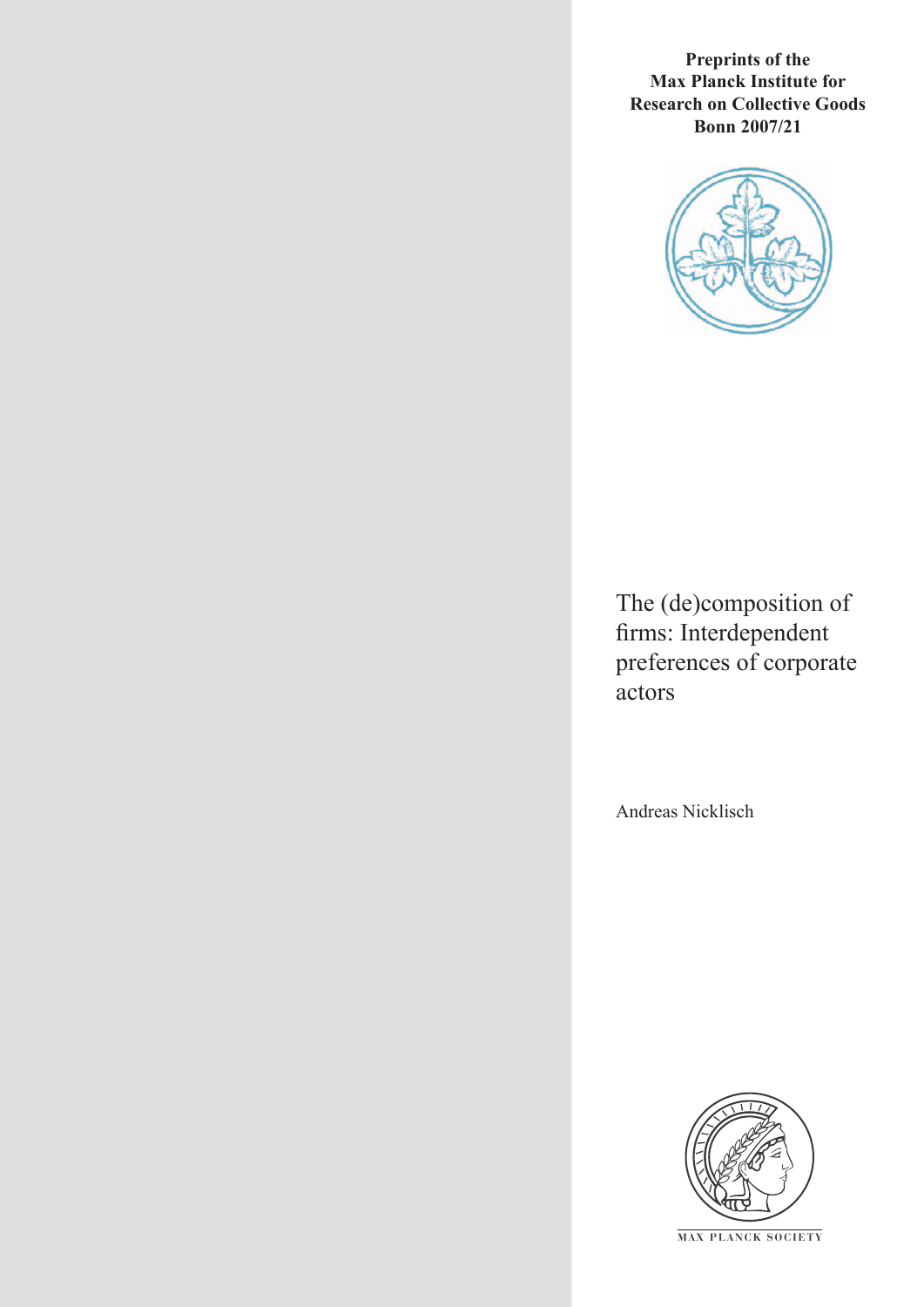

# **The (de)composition of firms: Interdependent preferences of corporate actors**

Andreas Nicklisch

November 2007

Max Planck Institute for Research on Collective Goods, Kurt-Schumacher-Str. 10, D-53113 Bonn http://www.coll.mpg.de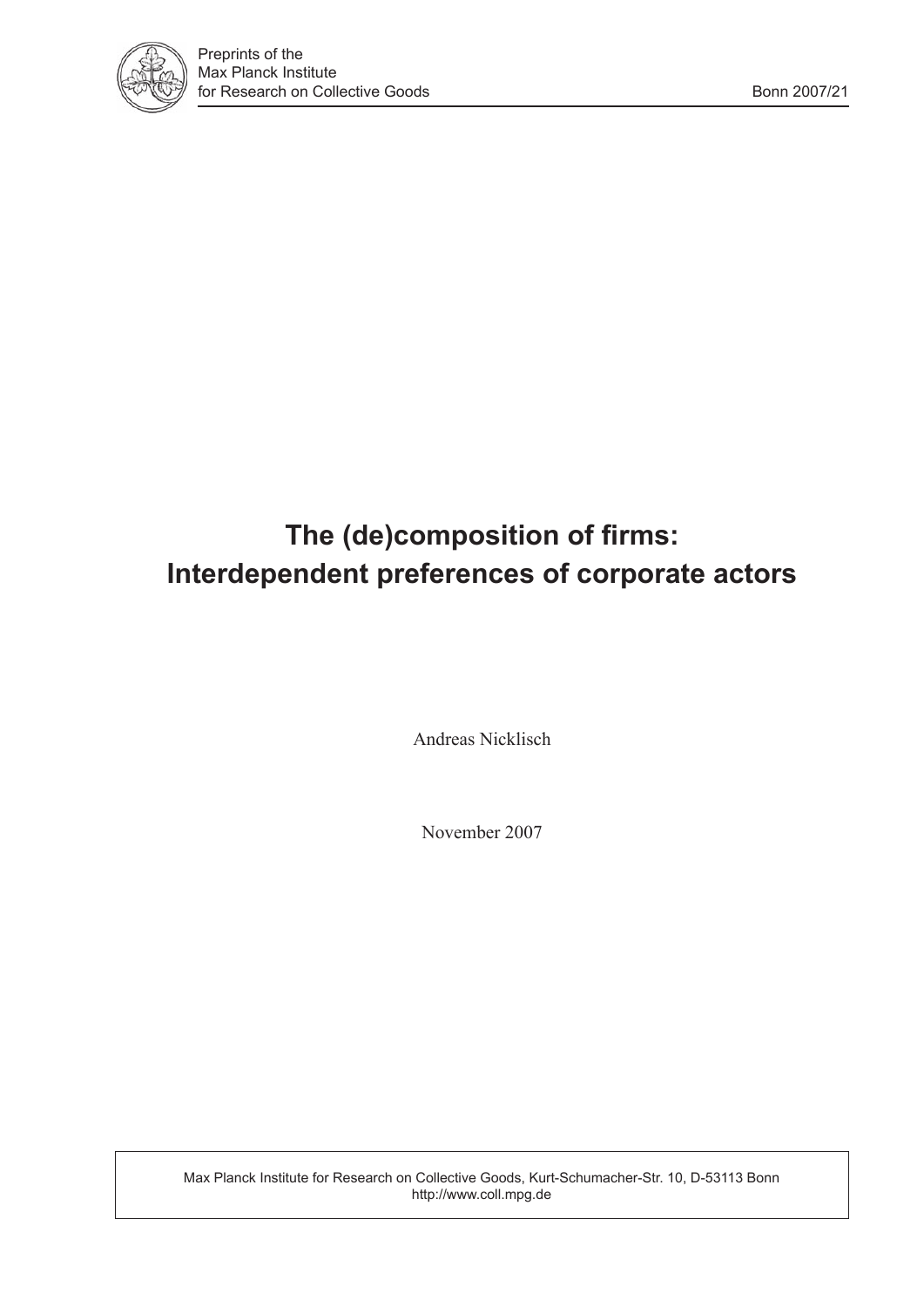# The (de)composition of firms: Interdependent preferences of corporate actors<sup>∗</sup>

by Andreas Nicklisch†

November 13, 2007

#### Abstract

This article discusses the limitations of the orthodox economic theory of the firm as a nexus of contracts. Various experimental studies have shown that the aggregation of individuals in groups changes behavior and preferences systematically. This perspective has been formalized by models of interdependent preferences. Based on a prominent approach of interdependent preferences, intention-based preferences, two types of labor contracts, incentive contracts and bonus contracts, are analyzed. Results are compared with the predictions of the orthodox economic theory. (*JEL: D21*, *D63*,  $L14$ )

Keywords: Firms, interdependent preferences, labor contracts

<sup>\*</sup>I would gratefully like to acknowledge helpful advice by C.C. von Weizsäcker, M. Hellwig, and C. Engel.

<sup>†</sup>Max Planck Institute for Research on Collective Goods, Kurt-Schumacher-Straße 10, 53113 Bonn, Germany; Email: nicklisch@coll.mpg.de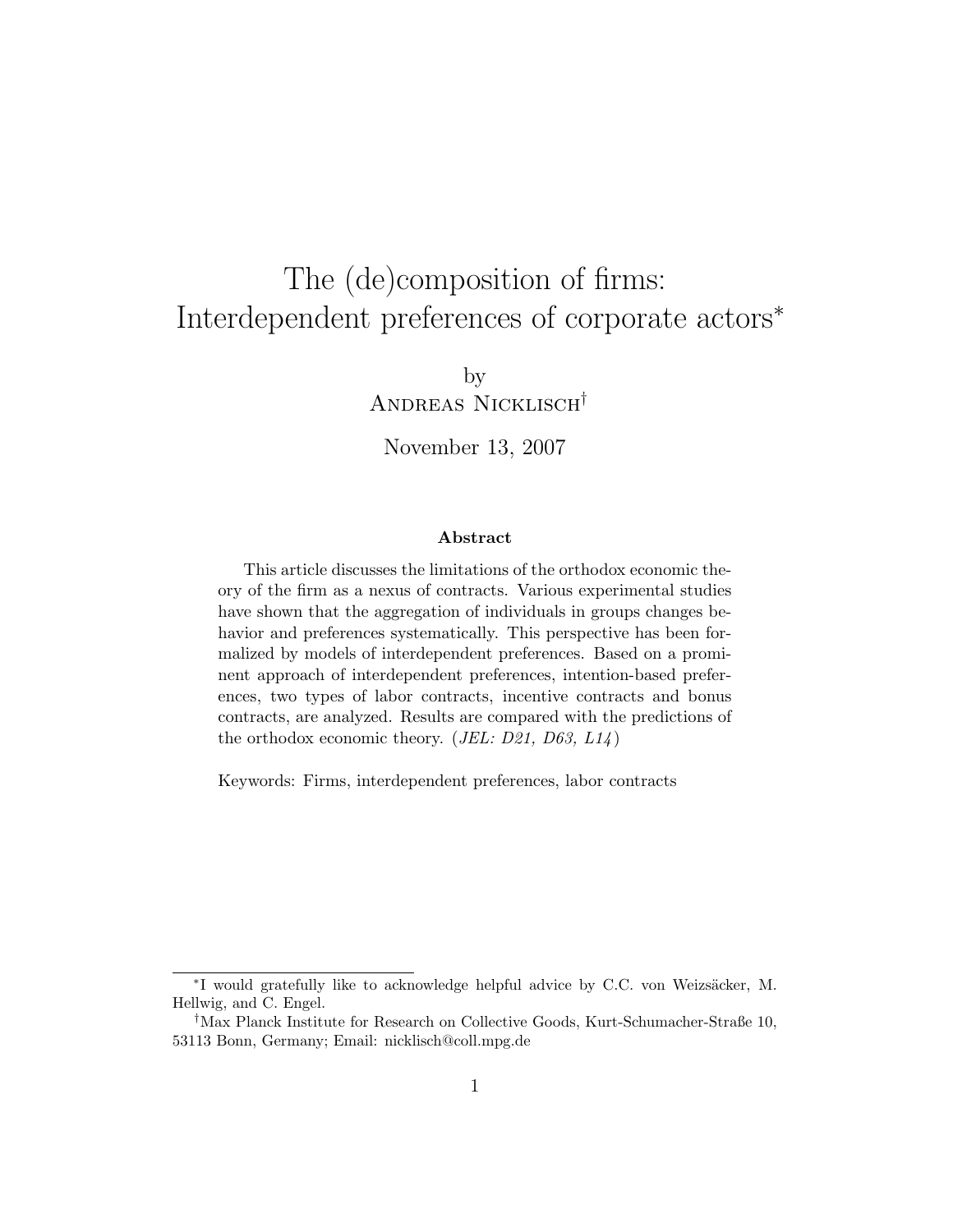There is an important mismatch between the purpose of this article and the standard approach of economics. Economic theory rests on the concept of methodological individualism. All activities within an economic system can be traced back to decisions of individuals. States do not choose, firms do not produce, and parties do not rule the country; individual members of the state, the firm, or the party do. Thus, the economic perspective on corporate actors is one of a cooperation of individual actors. However, the purpose of this article is to provide the reader with some evidence why this perspective is incomplete. Corporate actors represent more than the sum of individual actors. By doing so, the challenge for the author of this article is not to violate his economic origin and, therefore, to maintain the methodological individualism.

Among the multitude of real-world examples for corporate actors, this article centers on the firm. In economics, firms are typically analyzed typically alongside their counterparts, households. Firms provide the economy with goods, households consume the goods. Astonishingly, much intellectual effort has been devoted to reduce the level of aggregation of firms' decisions, whereas households still represent some aggregation of individuals. Economists know little about the aggregation of preferences within a family. A more individualistic approach for consuming individuals is probably needed, but I prefer not to discuss this issue. Rather, I start at the opposite end by analyzing firms. A precise theory has been developed to describe the behavior of individuals within firms (an early example is Coase, 1937). My contribution to this tradition will be an analysis of the firm where we allow for aggregation of individuals in firms to change behavior and preferences systematically. So instead of bilateral short-term interactions of individuals on markets, I will consider long-term interactions among, typically, several individuals.

A very individualistic definition characterizes the firm as the nexus of contracts (Jensen & Meckling, 1976). Firms are reduced to a bundle of relations among individuals. A very prominent example for this perspective has been offered by Holmstrom (1982) in his seminal article on teamwork, which will be presented in Section 1. However, teamwork and cooperation create substantial values to the firm which are incompatible with the nexus of contracts perspective. A richer picture of firms can be provided by extending preferences so that the subject has preferences for individual income distributions, as well as with respect to income distributions of other group/firm members. The basic concepts of interdependent preferences will be discussed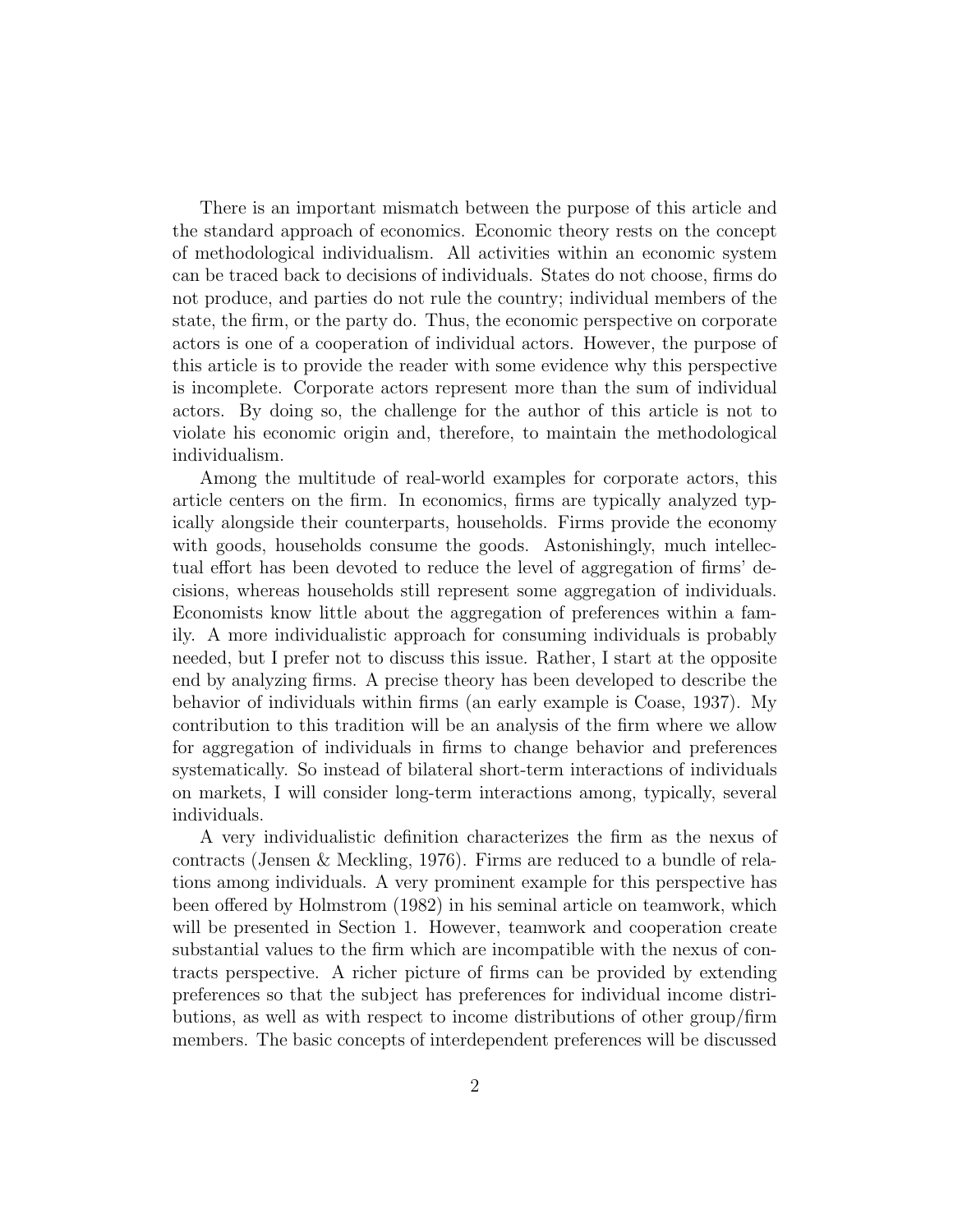in Section 2. Finally, Section 3 will analyze the issue of labor contracts in the context of interdependent preferences. Section 4 concludes the article.

### 1 The decomposition of the firm

Economic cooperation is a matter of super-additivity. Peasants increase their harvest by cooperation and specialization. Teams of specialized workers are more productive than the same number of workers acting on their own. Today, labor division is typically organized in firms. Particularly, organizing the production in firms leads to a separation of ownership and control of the firm's assets. Employees control assets of the firm, for instance production means, intellectual property rights, or working time, while the employer cannot directly control the decisions of employees, since control raises costs which are usually referred to as agency costs (e.g., Jensen & Meckling, 1976). The means to organize indirect control of employers over assets are contracts. Contracts specify individual rights as to how production costs and rewards will be allocated among the participants. Each of the involved parties tries to maximize her monetary earnings while negotiating for the contract. According to orthodox economic theory, contracts provide the comprehensive characterization of firms. Consequently, speaking about an economic analysis of firms reduces the debate to an analysis of contracts and the resulting incentives for the involved contract parties. Although this approach describes the firm rather poorly from the perspective of other disciplines, for instance law or sociology, I will not extend the approach. I will show that minor modifications concerning the motives of individual actions is sufficient to make this approach much more realistic, even from the perspective of noneconomists. The outset of my analysis will be the orthodox economic model of team production within a firm proposed by Holmstrom (1982). For reasons of simplicity, I will consider the firm-worker problem as if there were only one period of interaction. Notice, however, that for an interaction that takes place for a finite number of periods (and human life is finite), the analysis would not change substantially. I will present the analysis in two subsidiary ways. First, I will describe the problem in non-technical notation. Second, I will introduce subsequently the standard economic notation (*emphasized in* italics). The non-technical way is less precise, but it allows the inexperienced reader to follow the discussion.

A firm owner employs n workers. Workers choose certain actions that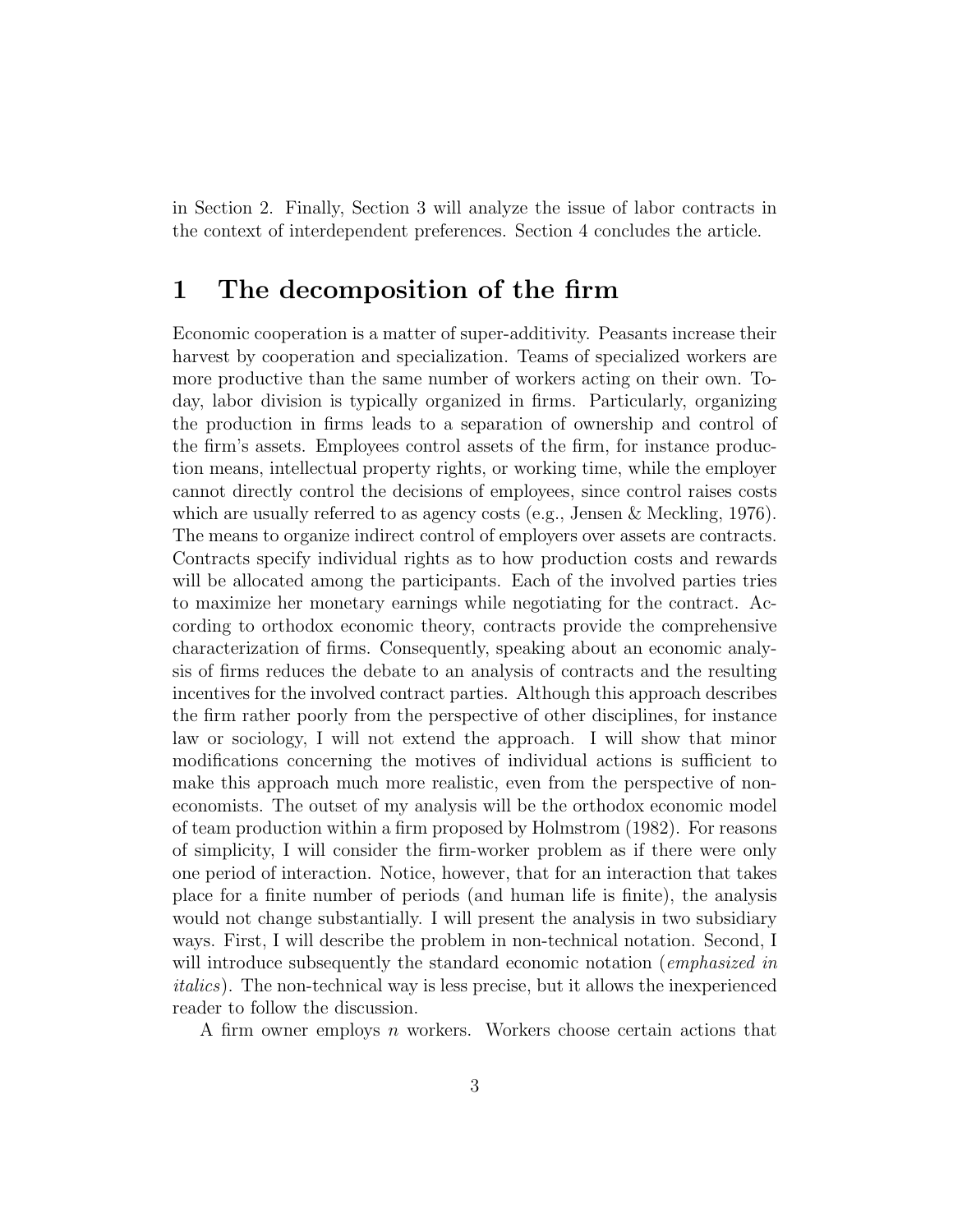influence the productivity of the firm. Increasing the workers' activities increases productivity, but also increases nonmonetary costs like pain or effort for workers. The firm owner cannot directly observe the actions workers choose. However, the production is observable. There is a certain bundle of  $\alpha^*$ , which maximizes the surplus of production, that is, the difference between the monetary outcome of the firm's production and the sum of work costs.

Suppose there are n employees and one employer. Each employee takes a non-observable action  $a_i \in \mathcal{A}_i = [0,\infty)$ . Actions incur private costs,  $c_i: \mathcal{A}_i \to \mathbb{R}$ ;  $c_i$  is strictly convex and increasing in  $a_i$ .  $a = (a_1, a_2, \ldots, a_n) \in$  $\times_{i=1}^n \mathcal{A}_i$  denotes the vector of actions chosen by all employees. Furthermore, actions determine the monetary outcome of the firm's production,  $x : \times_{i=1}^n \mathcal{A}_i \to \mathbb{R}$ . x is observable for the employer and increases strictly concave with  $x(0) = 0$ . Actions satisfy Pareto optimality,  $a^*$ , if

(1) 
$$
a^* = \arg \max_a [x(a) - \sum_{i=1}^n c_i(a_i)].
$$

The firm owner has to offer contracts which specify the actions such that all workers will accept their contracts and no worker has an incentive to deviate with his action from the specification; that is, the contract specifies a Nash equilibrium. Workers will only accept contracts if the contracts compensate at least their working costs (otherwise, workers are better off if they leave the firm). Implementing the bundle that maximizes the distance between the production surplus and the sum of working costs is in the best interest of the firm owner. On the other hand, the bundle  $a^*$  must be attractive for workers, so that they choose  $a^*$  even without being directly controlled by the owner. Consequently, the owner seeks to design contracts that implement the action bundle  $a^*$ . One could ask which contract schemes implement  $a^*$ . Holmstrom (1982) has shown that – in general – a contract that divides the entire production surplus among workers irrespectively of the production result fails to do so.

Let  $s_i(x)$  denote the share of the outcome that employee i earns. One can think of a variable wage for i. Employee i has a simple additive preference function that is linear in money and private working costs:

(2) 
$$
u_i(s_i(x(a)), c_i(a_i)) = s_i(x(a)) - c_i(a_i).
$$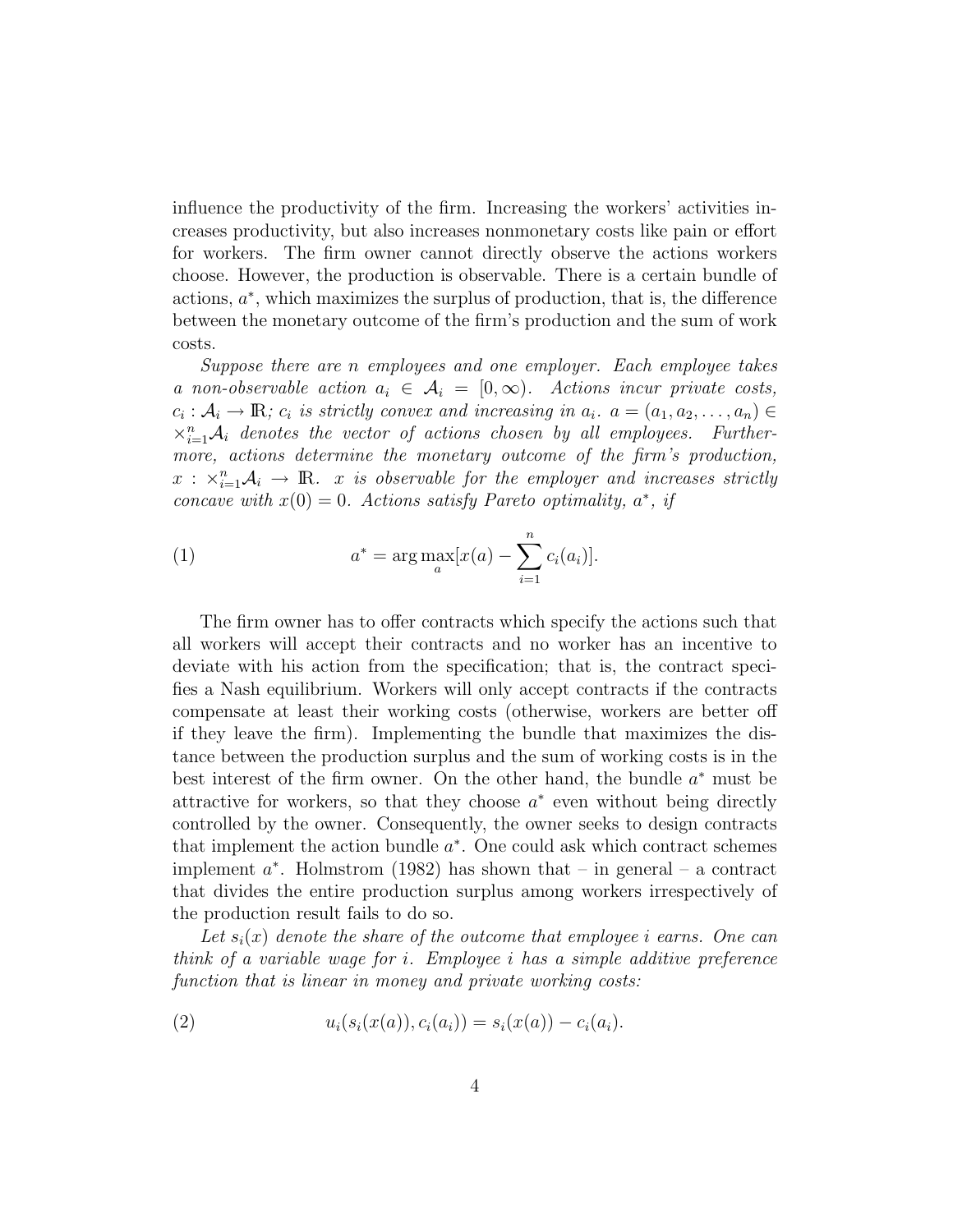Suppose that  $s_i(x(a)), x(a),$  and  $c_i(a_i)$  are differentiable (Holmstrom (1982) can relax this assumption). Then, we may ask whether a sharing rule such as

(3) 
$$
\sum_{i=1}^{n} s_i(x(a)) = x(a)
$$

implements the Pareto-efficient action bundle  $a^*$ , that is, there is no firm owner and employees earn all the surplus of the firm. Employee i optimizes his action choice  $a_i \in \mathcal{A}_i$  with respect to  $u_i(s_i(x(a)), c_i(a_i))$ . Maximizing equation (2) for  $a_i$  yields

$$
(4) \qquad \qquad s_i' x_i' - c_i' = 0,
$$

where  $x'_i := \partial x(a)/\partial a_i$ . Pareto-optimality implies that  $x'_i - c'_i = 0$  (marginal productivity equals marginal costs) leading to  $s_i' = 1 \forall i$ . This conflicts with equation  $(3)$ , since differentiation of  $(3)$  yields

(5) 
$$
\sum_{i=1}^{n} s'_i = 1.
$$

Equation (5) shows that employees earn only their share  $s_i(x(a))$  of the marginal productivity, while each of them carries the full marginal costs for providing actions. Thus, this contract scheme does not yield Pareto-efficient production.

This result indicates free-rider problems, particularly for firms where workers form industrial cooperations without an independent firm owner. In other words, without a residual claimant (the firm owner), the contract scheme that distributes the production surplus among workers creates an incentive for workers to reduce effort in the hope that others will compensate this behavior. However, inefficient firms will be outcompeted on markets. The problem can be avoided by a slight modification of the payoff scheme. Let us assume that the firm owner offers workers a share of the production surplus only if they produce an outcome corresponding with a choice of a ∗ . Hence, workers receive a "take-it-or-leave-it" offer, whose shares exceed workers' costs. All workers know that they have to provide the action bundle a ∗ in order to get the wage (which is strictly better than not working). So no worker has an incentive to deviate from the contract.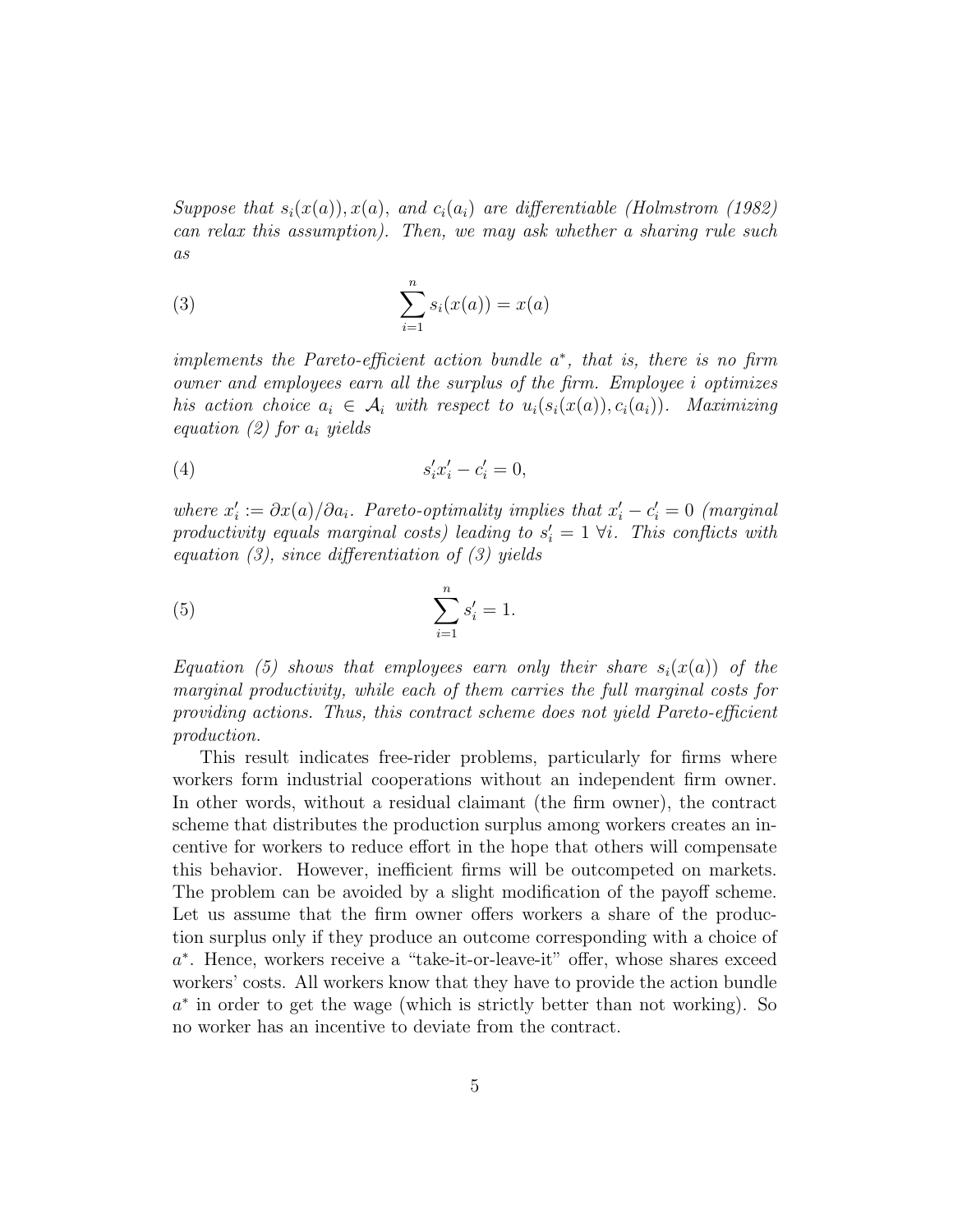Relaxing equation (3) to

(6) 
$$
\sum_{i=1}^{n} s_i(x(a)) \leq x(a)
$$

provides a contract scheme that implements the Pareto-efficient action bundle a <sup>∗</sup> as a Nash equilibrium. Particularly, the sharing rule

(7) 
$$
s_i(x(a)) = \begin{cases} k_i & \text{if } x(a) \ge x(a^*)\\ 0 & \text{otherwise,} \end{cases}
$$

implements the Pareto-efficient action bundle  $a^*$ , where  $k_i \geq c_i(a_i^*) > 0$  and  $\sum_i k_i \leq x(a^*)$ . Notice that competition for employees among firms increases  $k_i$ , while oversupply of employees decreases  $k_i$ . Holmstrom (1982) provides an interesting extension of the problem that proves that discontinuous contract schemes like in equation  $(7)$  implement the Pareto-efficient action bundle  $a^*$ even if the production outcome depends on random events.

In summary, firms are sufficiently characterized by the asset ownership of involved parties and the contracts formed between the parties (see, e.g., Grossman & Hart, 1986). Firm ownership establishes a residual control right over the firm's assets whose existence guarantees optimal contractual design. Other authors (e.g., Hart & Moore, 1990) have argued that owning residual control rights may also cause disadvantages. The analysis of disadvantages leads to a framework that allows to identify interactions which are best carried out within firms and interactions which are best carried out on markets, that is, without integration. Moreover, one can argue that firms have additional functions. For instance, equation (1) may not lead to a unique action bundle  $a^*$ . Several combinations of actions could provide efficient production. Thus, there can be the need for coordination among employees' action choices which could be offered by the employer. Yet, the general perspective of the orthodox economic theory on firms is reduced to coordination and control. Firms ensure production efficiency by means of bilateral contracts. Asset ownership determines the form of contracts among involved parties. No interactions within corporate actors, but only interactions among individuals are analyzed. In the following, I will provide some evidence suggesting that this perspective is inadequate to characterize the interactions within firms.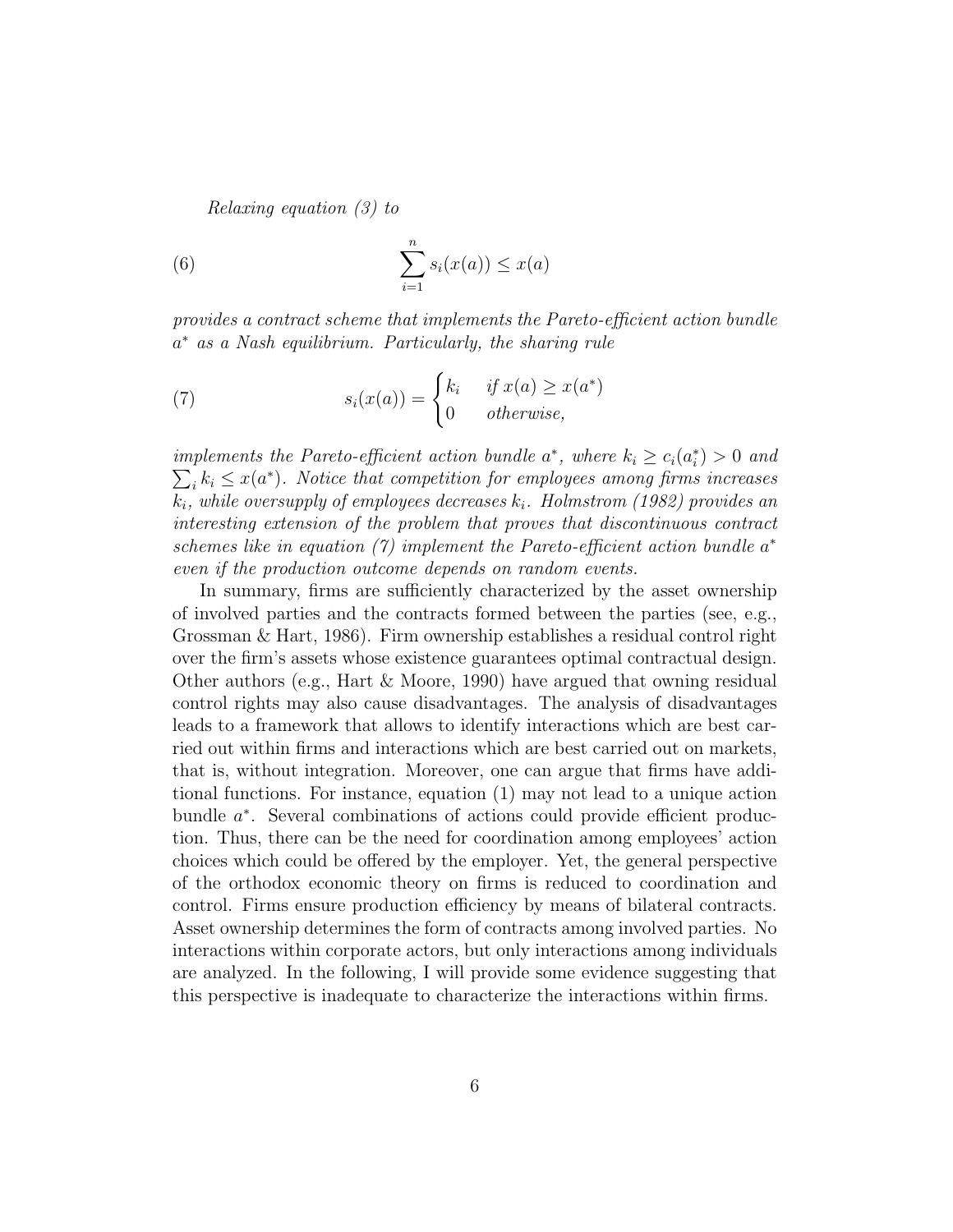### 2 Interdependent preferences

The critique on the orthodox perspective of the firms can be classified in two categories, an internal critique and an external critique. The internal critique centers on the question whether individuals within a group behave systematically differently than isolated individuals acting on their own. There is robust experimental evidence that there are substantial behavioral differences (e.g., see various examples in Kagel  $\&$  Roth, 1995). Let us consider two simple examples that show the systematic differences. Suppose you are offered one Euro. Would you accept or reject the Euro? Having a Euro is better than having none, so that one can assume that almost all of us would accept the Euro. The situation changes dramatically if the reader receives the additional information that an anonymous second player receives ten Euros. Out of the ten Euros, the second player offers you one Euro. If you accept the Euro, he or she will earn the remaining nine Euros. If you reject the Euro, neither you nor the second player receives any money. Remember that still having one Euro is better than having none. In fact, it is a dominant strategy to accept money. Yet, splitting the ten Euros one to nine is rather unfair. A large body of experimental studies has shown that the majority of players would reject this unfair split in the so-called ultimatum game (Güth, Schmittberger & Schwarze, 1982). Individual behavior changes systematically even if they are matched with an anonymous second person. For the second example, consider that you are endowed with some money. You can either keep the money for your private consumption or you can invest it into a project. The investment is multiplied by a number smaller than one and returned to you. You can use the returns again for private consumption. Apparently, it is a dominant strategy not to invest into the project. Now consider the modification that within a group of players you are endowed with some money. You (and all other members of the group) may invest again – or not – in the project. Each player receives from the project the sum of all investments, multiplied by a number smaller than one. Still it is a dominant strategy not to invest into the project while hoping that some others (accidently) invest. Notice, if a player invests into the project, he or she voluntary provides a "positive externality" to the other group members. Other group members gain benefits from an investment whereas the costs for the benefits are borne by only one player. Experiments find that behavior changes dramatically (see, e.g., Isaac, McCue & Plott, 1985). Players mutually provide positive externalities.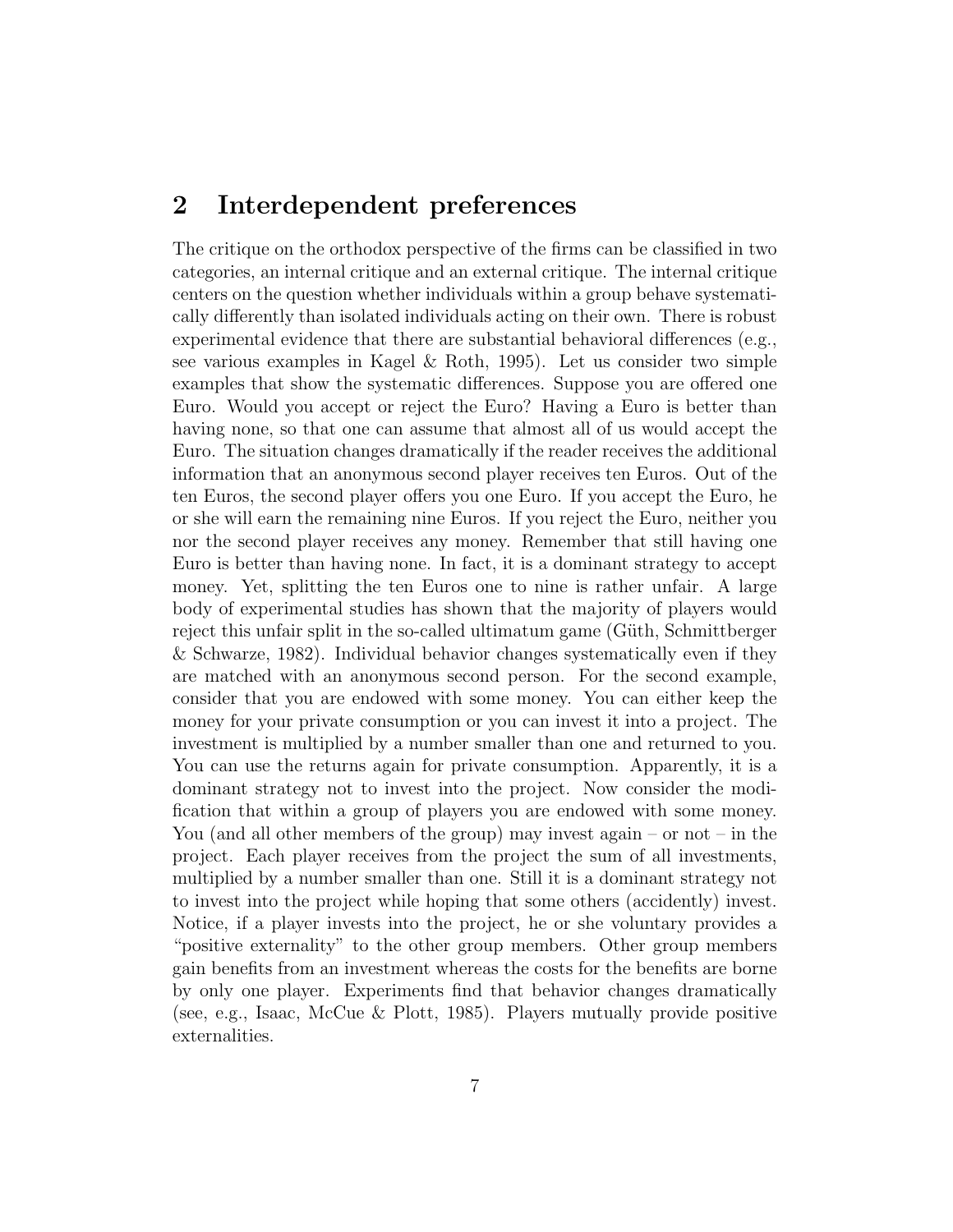The external critique is seemingly unrelated to the internal critique. One can argue that firms create some immaterial values which are nontransferrable and non-contractual (e.g., Cabral, 2000). It is important to differentiate between transferable and non-transferable immaterial values. Of course, a firm can sell brands or patents, but what about reputation or wellrehearsed production routines? Who owns these values, which firm member is responsible for the reputation of a firm? Reputation is a fragile value which can be harmed by almost any member of the firm. It is wrong to say that the firm owner holds the asset reputation. It is difficult to form contracts with respect to the firm's reputation; some elements can be found in British law which offers floating charges over the floating assets of a company. On the other hand, building up a reputation or establishing a rehearsed routine involves costs that firm owner and workers have to bear. Nonetheless, employers and employees do not negotiate on how much reputation has to be built up while bargaining over wages. Rather, employers provide additional salaries for experienced teams of workers. At this point, the internal and the external critique on the orthodox economic perspective of the firm are related. Interactions within a firm establish non-transferable, non-contractual values. They are established because individuals behave differently when interacting in groups than when they act on their own. For instance, employees create positive externalities for the entire firm by establishing well-rehearsed routines. On the other hand, employers pay extra wages for non-contractual attainments. It seems that employees and employers mutually exchange gifts (Akerlof, 1982) which create the extra value of the firm or the corporate actor.

How can this behavior be formalized? One could argue that the individuals develop some kind of group identity, and that this group identity determines the decisions of all group members. This idea, however, conflicts with the economic concept of methodological individualism. In contrast, I will consider a modification of the individual preference function such that individuals behave differently as group members than when they act in isolation. This leads to the approach of interdependent preferences (Sobel, 2005). Subjects draw utility not only from own payoffs, but also from payoffs of other group members.

The recent economic literature offers two prominent approaches of interdependent preferences, distributional preferences (e.g., Fehr & Schmidt, 1999, Bolton & Ockenfels, 2000), and intention-based preferences (e.g., Rabin, 1993, Dufwenberg & Kirchsteiger, 2004, Falk & Fischbacher, 2006). Notice that I denote all extended preferences as interdependent; others (e.g., Fehr &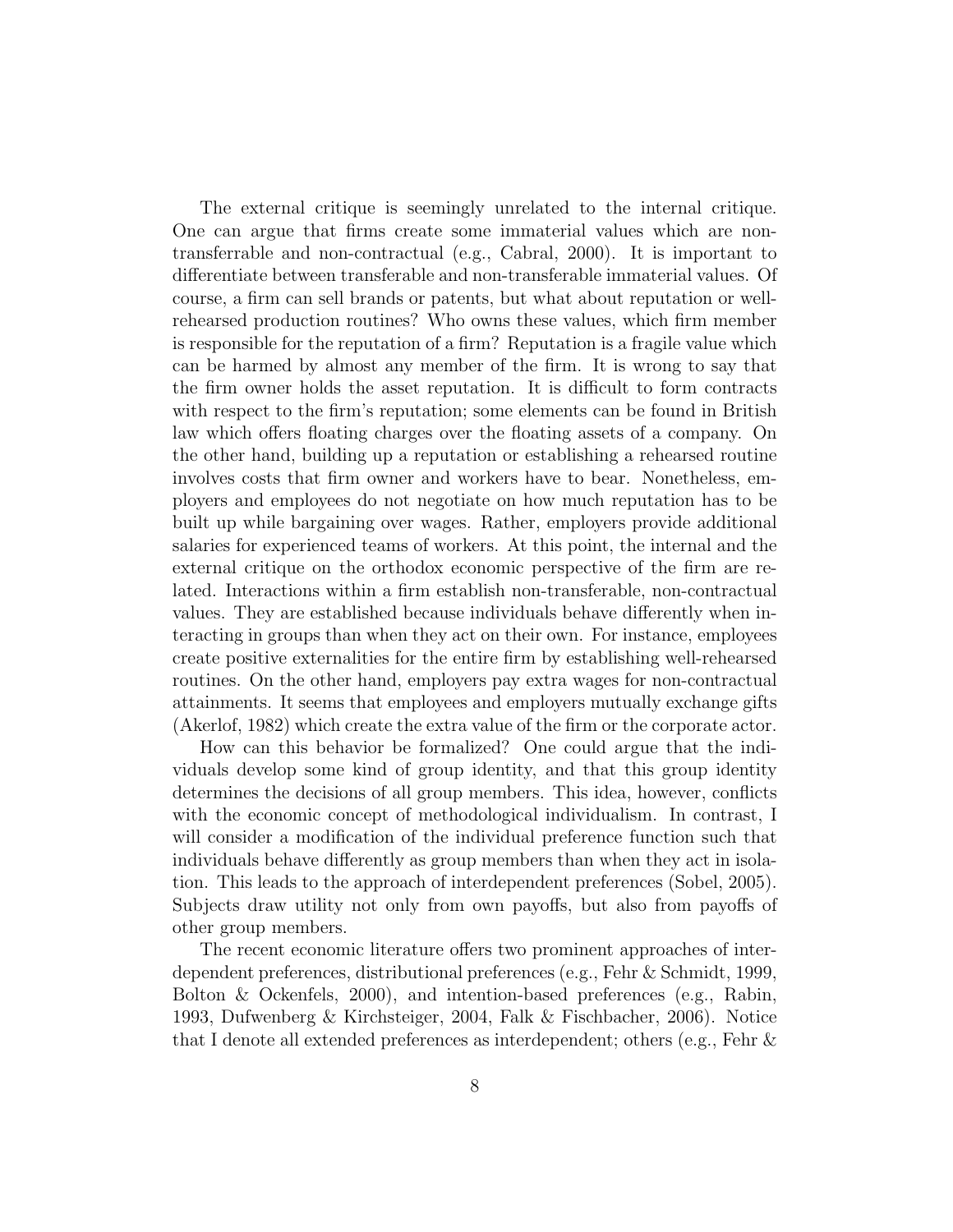Schmidt, 2006) differentiate between social preferences, for instance, distributional preferences, and interdependent preferences, for instance intentionbased preferences. According to distributional preferences, differences among own and other people's payoffs cause disutility to subjects. They exhibit aversion with respect to inequity. Notice that there are several recent studies which analyze theoretically employer-employee interactions within firms for subjects with distributional preferences (e.g., von Siemens, 2005, Demougin et al., 2006, Desiraju & Sappington, 2007).

In a nutshell, distributional preferences rely on the idea that subjects draw – in addition to the utility they gain from their own monetary payoff – disutility from inequality between payoffs. For the formal characterization of the fairness models, let us denote the interdependent preferences of subject i interacting with another subject  $-i$  in a group as  $u_i(\pi_i, \pi_{-i})$ . Thus, i's utility depends on his or her own payoff and on the payoff of the other group member,  $\pi_{-i}$ . Crucially for all models of inequity aversion (e.g., Fehr & Schmidt, 1999, Bolton & Ockenfels, 2000) the utility function of an inequity-averse responder,  $u_i(\pi_i, \pi_{-i})$ , must satisfy the following two conditions:

(8) 
$$
\frac{\partial u_i(\pi_i, \pi_{-i})}{\partial \pi_{-i}} = 0 \text{ if } \pi_i = \pi_{-i} \text{ and}
$$

$$
\frac{\partial^2 u_i(\pi_i, \pi_{-i})}{\partial \pi_{-i}^2} < 0 \text{ if } \pi_i = \pi_{-i}.
$$

Thus, for a given payoff of i, her utility is maximized if all other group members receive the same payoff.

For my further analysis, I will rely on the second approach, intentionbased preferences. Referring to intention-based preferences, subjects gain utility by responding reciprocally. They respond kindly to perceived kind actions by others or they respond unkindly to perceived unkind actions by others. Reciprocity, in contrast to distributional preferences, focuses on the intention of an action. Similar consequences might be perceived quite differently considering the way the results are reached. Actions that are perceived as kind lead to kind responses, while unkind actions trigger unkind responses.

Apparently, defining (un)kindness is a very complicated thing. Essentially, intentional models measure the utility gained from reciprocity as the product of two terms (e.g., Falk  $\mathcal B$  Fischbacher, 2006). The first term, the kindness term  $\phi$ , represents the perceived treatment of a subject by another player. The term  $\phi \in [l^-, l^+]$  where  $l^- \in \mathbb{R}^-$  and  $l^+ \in \mathbb{R}^+$  (typically,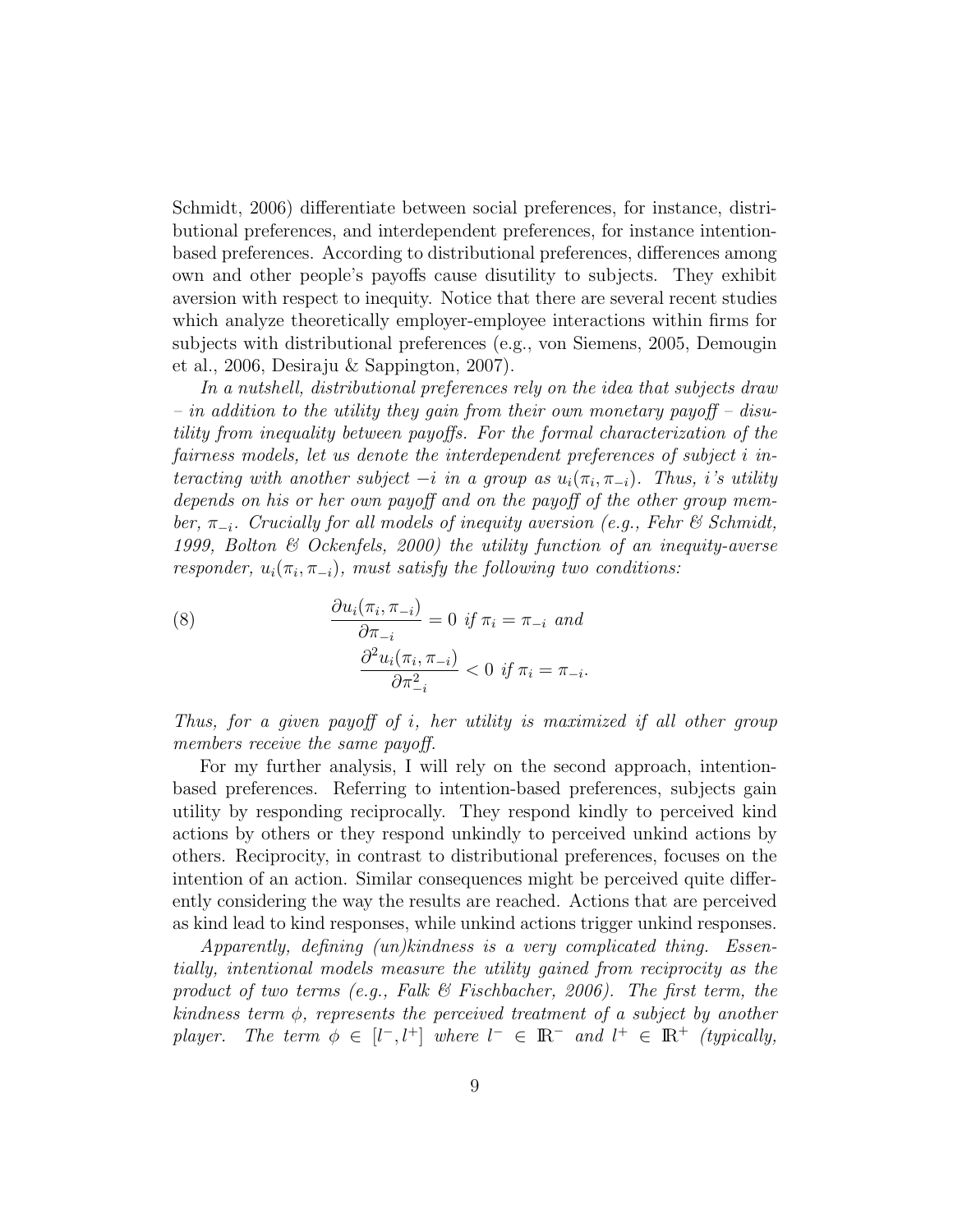$l^- + l^+ = 0$ ), where  $\phi$  is strictly increasing the more kindly treatments are perceived;  $\phi = 0$  captures a treatment that is perceived neither unkindly nor kindly. The second term, the reciprocation term  $\psi$ , assesses the reaction of the subject to that treatment. Again, the term  $\psi \in [k^-, k^+]$  where  $k^- \in \mathbb{R}^$ and  $k^+ \in \mathbb{R}^+$  (typically,  $k^- + k^+ = 0$ ),  $\psi$  is strictly increasing the more kindly the subject responds;  $\psi = 0$  captures a reaction that is perceived neither unkindly nor kindly. Intention-based preferences rely on the product of the two terms so that one can write  $u_i := u_i(\pi_i, \phi\psi)$ . For intention-based preferences (e.g., Dufwenberg & Kirchsteiger, 2004, Falk & Fischbacher, 2006), the utility function must satisfy the following two conditions:

(9) 
$$
\frac{\partial u_i(\pi_i, \phi \psi)}{\partial \psi} < 0 \text{ if } \phi < 0 \text{ and}
$$

$$
\frac{\partial u_i(\pi_i, \phi \psi)}{\partial \psi} > 0 \text{ if } \phi > 0.
$$

Thus, for a given payoff of  $i$ , his or her utility is maximized if he or she responds kindly to an action perceived as kind, while he or she responds unkindly to an action perceived as unkind. Obviously, both terms crucially depend on the subject's belief concerning the action of the other subject. I refer to this belief as the first order belief of the subject. Furthermore, kindness and reciprocation essentially depend on the subject's belief about the belief of the other subject concerning the action the subject will choose. I refer to this belief as the second order belief of the subject. For instance, the fact that the other player does not contribute to a public good game (as introduced in the second example) may be perceived unkindly if the subject believes that the other player believes that the subject contributes to the public good game. However, if the subject believes that the other player believes that the subject will not contribute, the action may not be perceived unkindly.

Notice that I have presented the intention-based preference approach in a sequential form, that is, there is a temporal order among actions and reactions. Notwithstanding, intention-based preferences lead to equilibrium predictions for simultaneous actions (see Rabin, 1993). Subjects anticipate the behavior of their counterparts and respond kindly or unkindly. I would like to stress that the intention-based preference approach does not predict reciprocal behavior for all subjects. The approach models a tradeoff between the utility gained from the monetary payoff and the utility gained from behaving reciprocally (*equations (9)* are partial derivatives). For some subjects, there exists almost no tradeoff, since the utility due to reciprocal behavior is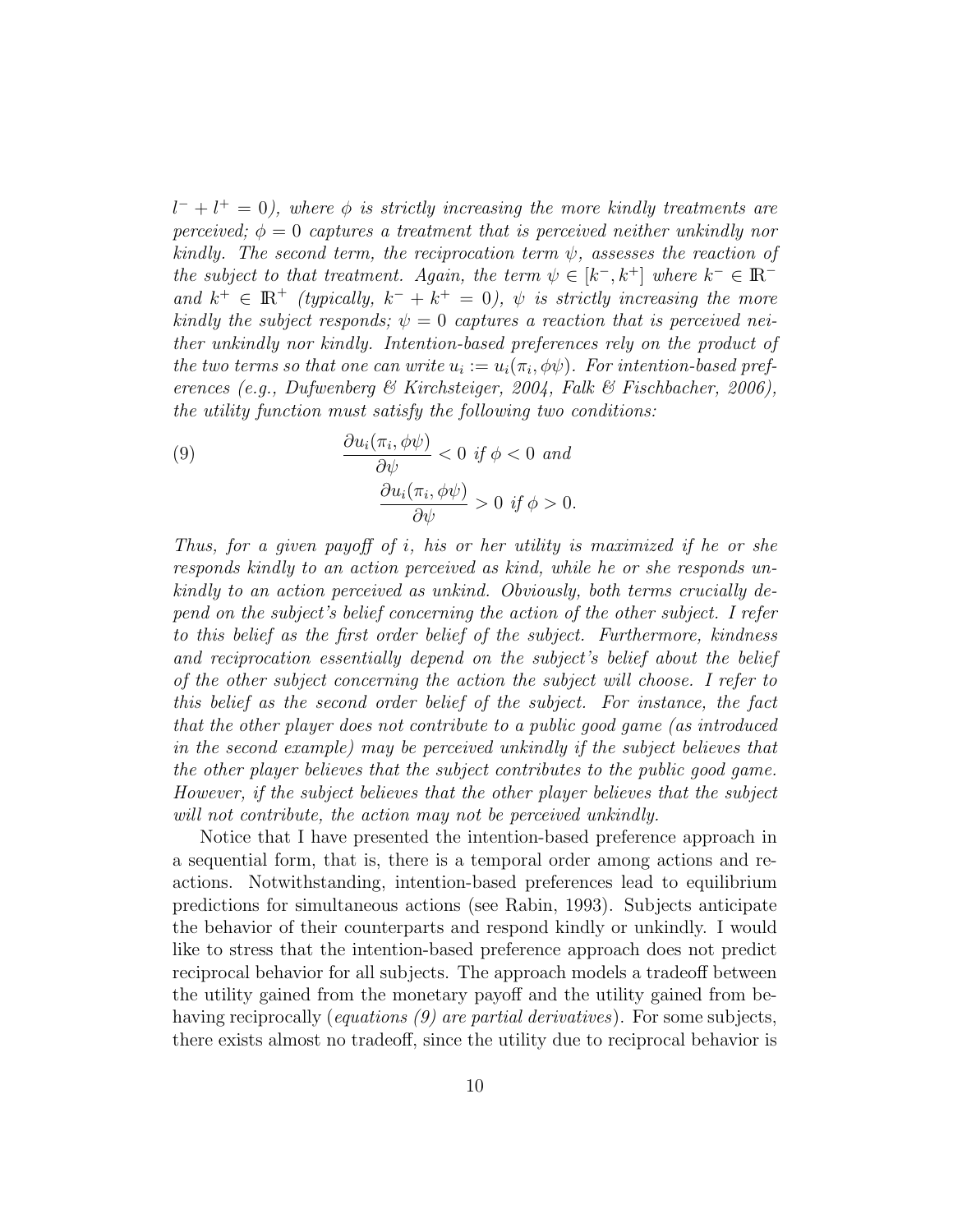of minor importance compared with the monetary utility. Overall, there is evidence that increasing the costs for being reciprocal reduces the proportion of subjects who behave in this way; fairness seems to be price-sensitive (e.g., see Zwick & Chen, 1999).

Speculating over the equilibria for intention-based preference approach leads to a large variety of scenarios (the subsequent section will offer more than speculations). With respect to the example of team work within the firm, workers who perceive the "take-it-or-leave-it" offer as unkind respond unkindly, either by not accepting the contract or by reducing work effort. On the other hand, the firm owner could increase the payoffs in equation  $(7)$ for the case that  $x(a) < x(a^*)$  from 0 to some  $\kappa_i < \kappa_i$ . Assuming pure monetary preferences, the payoff  $\kappa_i$  is not realized (technically speaking,  $\kappa_i$  is an  $off-equilibrium\ payment)$ , since workers choose  $a^*$ . However, increasing the off-equilibrium payment may increase the kindness of the "take-it-or-leave-it offer". In general, reciprocity is a complicated thing. What is considered kindly, what unkindly? These complications are reduced within firms. Corporate actors are characterized by long-term interactions that help to harmonize first and second order beliefs. The next section shows an example where repeated interaction creates some material, but non-contractual value, which can be explained by the fact that subjects have interdependent preferences.

## 3 The composition of the firm

In this section, I will consider the results of laboratory experiments conducted by Fehr, Klein and Schmidt (2007). Particularly, the efficiency of incentive contracts are compared with bonus payment schemes. Both types of contracts can be transferred in the framework introduced by Holmstrom (1982). Consider a firm with only one employee who carries private costs for providing an action for the employer. The employee's action cannot be observed. The Pareto-efficient action  $a^*$  that maximizes the distance between the production and the corresponding cost for the action is defined analogously to equation (1). In the bonus scheme, the employer announces a desirable  $\tilde{a}$ which is not enforceable, in exchange for an unconditional wage. In addition, the employer promises in advance a bonus payment b if  $x(a) > x(\tilde{a})$ . However, the bonus is also not enforceable. Apparently, the bonus contract is doomed to fail. Interacting only once, there is no need for employers to pay the bonus after an action has been delivered. Anticipating that the bonus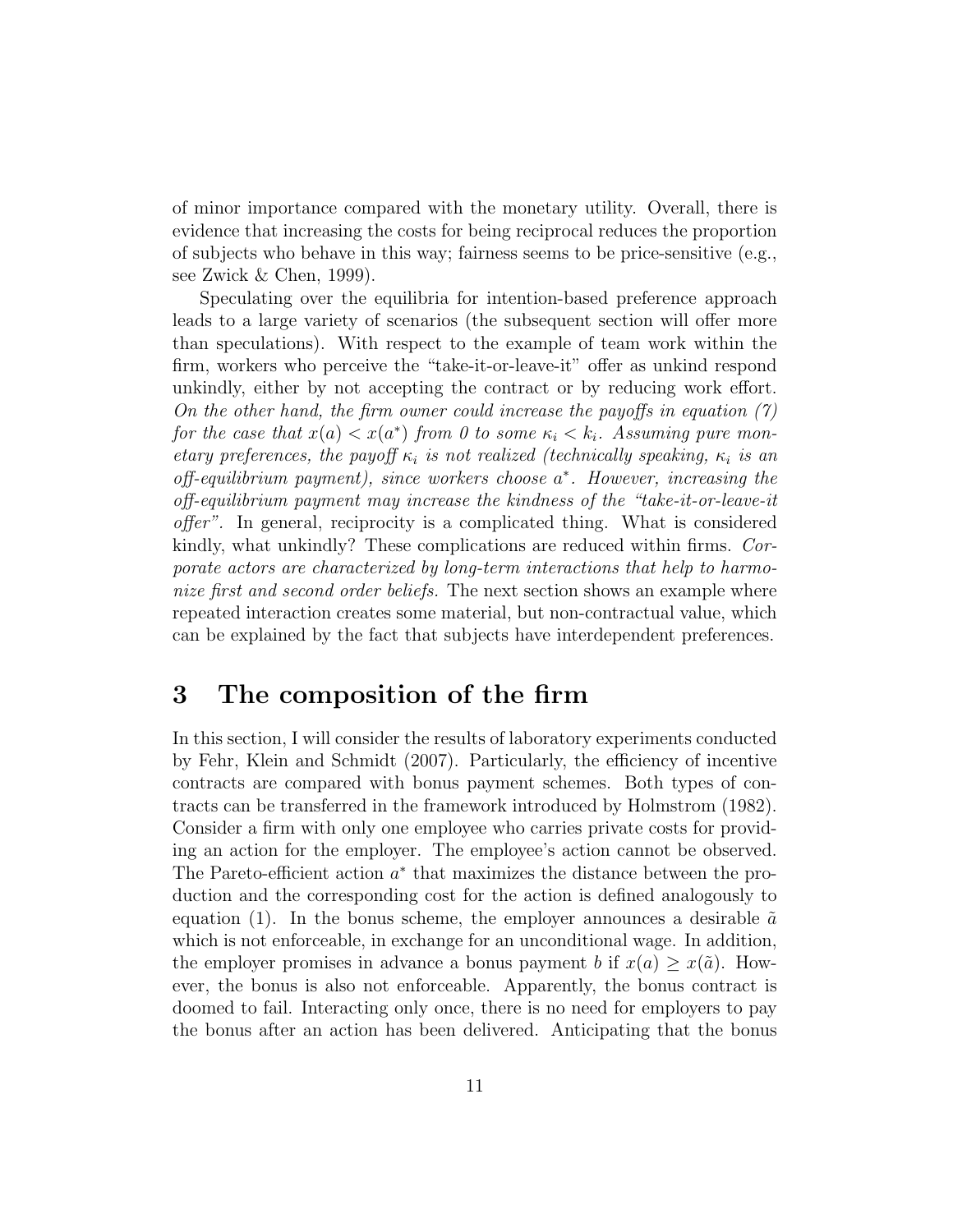payment promises are nothing more than cheap talk, it is a dominant strategy for the employee to provide the action that incurs the lowest possible cost, denoted as a. Again by anticipation, the employer's dominant strategy is to offer the lowest possible unconditional wage  $k := c(a)$  leading – theoretically – to minimum efficiency for bonus contracts.

Concerning the incentive contracts, employers announce a desirable  $\tilde{a}$  in exchange for a wage k. But, Fehr, Klein and Schmidt introduce important modifications from the contract design presented in equation (7). First, there is a small fee  $r$  employers have to pay for when choosing the incentive contract. Second, the stepwise payment scheme is obtained via a fine f which has to be paid by the employee if  $x(a) < x(\tilde{a})$ . Fines have an upper limit  $f$ , and are reimbursed to the employer if implemented. However, there is only a probability  $p < 1$  that the fine is executed if the action falls below the desirable  $\tilde{a}$ . Thus, employees can calculate the expected costs for choosing  $a < \tilde{a}$  as pf, which is at most pf. As long as pf  $> c(\bar{a})$ , it is profitable for the employee to provide the desirable action. Therefore, there is a maximum enforceable  $\hat{a}$  which holds  $p\bar{f} = c(\hat{a})$ . Notice that Fehr, Klein and Schmidt have chosen  $\hat{a}$  such that  $\hat{a} < a^*$ . In summary, the orthodox theoretical analysis yields for the the bonus contract an action choice of  $\underline{a}$ , while  $\hat{a}$  for the incentive contract with  $\underline{a} < \hat{a} < a^*$ .

Formally, the employer chooses to offer either a bonus contract or an incentive contract. Let us define the dummy variable  $\mu$  as  $\mu = 1$  if the incentive contract is chosen, and  $\mu = 0$  if the bonus contract is chosen. Furthermore, the employer announces the desirable action  $\tilde{a}$  and, if the incentive contract is chosen, the fine f. Thus, the employer's expected profit,  $\pi_o(a)$ , is

(10) 
$$
\pi_o(a) = x(a) - k - (1 - \mu)b + \mu \begin{cases} pf - r & \text{if } a < \tilde{a} \\ -r & \text{if } a \ge \tilde{a}. \end{cases}
$$

The corresponding expected profit of the employee,  $\pi_e(a)$ , is

(11) 
$$
\pi_e(a) = k - c(a) + (1 - \mu)b - \mu \begin{cases} pf & \text{if } a < \tilde{a} \\ 0 & \text{if } a \ge \tilde{a}. \end{cases}
$$

Experimental participants have played the game for ten consecutive periods with randomly matched partners. Participants have interacted only once with the same partner. The probability p remained constant throughout the entire experiment at 1/3.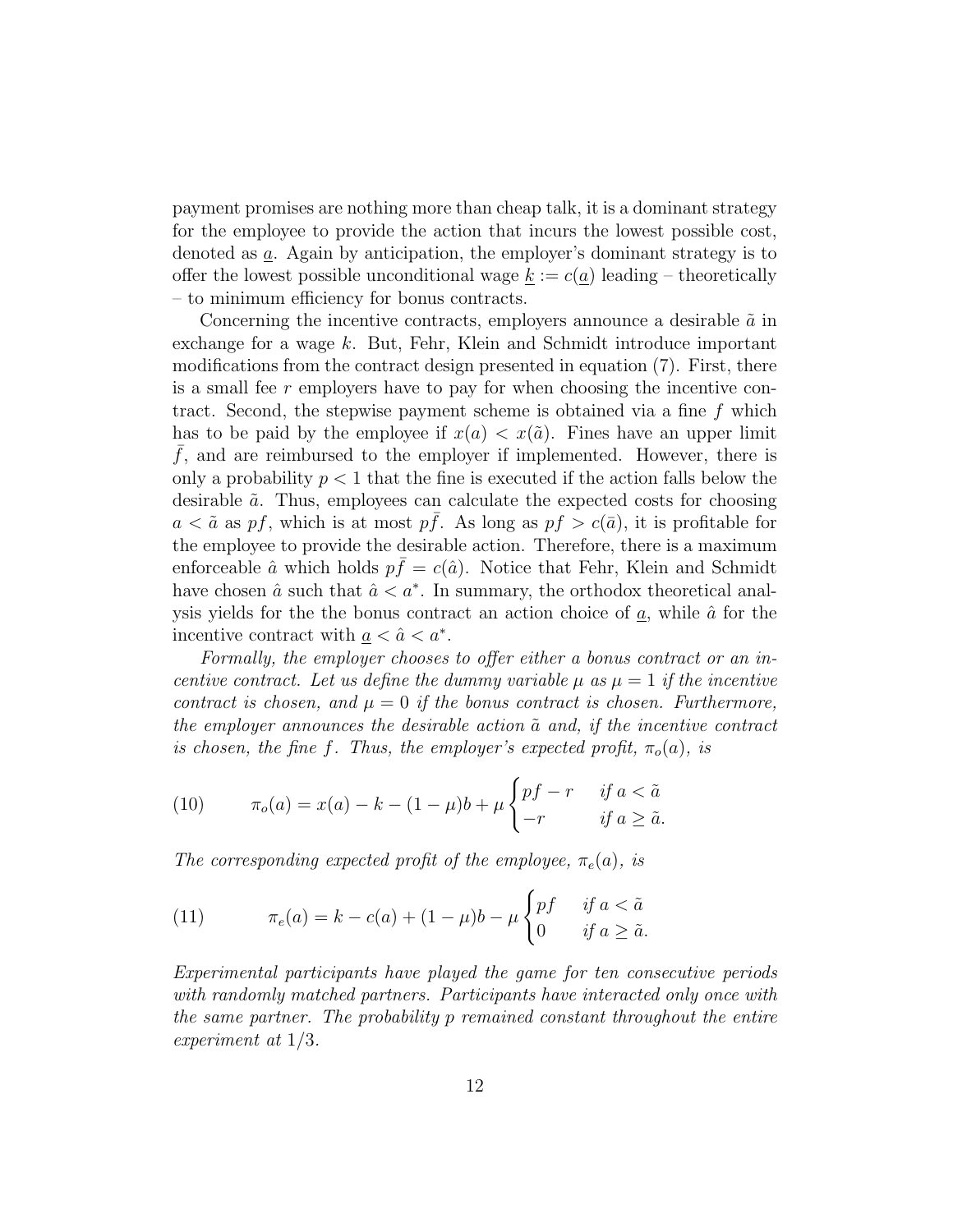The experimental results are very different from the theoretical expectations. The overwhelming majority of employers has preferred the bonus contract, while incentive contracts have been rarely chosen. Across the experimental periods, between roughly eighty and ninety-five percent of all contracts are bonus contracts. Employers have a clear preference for the bonus contract. More importantly, the average efficiency of the production under the bonus contract scheme exceeds the efficiency of production under the incentive contract scheme considerably. Disregarding the fee r for the choice of the incentive contract, theoretical predictions for  $\hat{a}$  lead to 45 percent, while for a they are 12.5 percent of the maximal production efficiency. In contrast, the incentive contract yields on average 19.25 percent, and the bonus contract yields on average 56 percent of the maximal production efficiency. Therefore, the laboratory experiments find approximately the opposite results from the theoretical predictions. This result challenges the theoretical analysis by Holmstrom (1982), too. Remember that the interactions have taken place among strangers in a anonymous experiment. Thus, this example rather underestimates than overestimates the real-world phenomena of repeated interactions in firms.

Moreover, there are no strategic reasons that can explain the employers' preference for bonus contracts or the bad performance of the incentive contracts in terms of production efficiency. It is important to stress that both types of players, employers and employees, are strictly better off under the bonus contract compared with the incentive contract, whereas the orthodox perspective of the firm predicts a minimum of production efficiency for the bonus contract. The actual results show the crucial influence of interdependent preferences for interactions within corporate actors. Fehr, Klein and Schmidt (2007) are able to show that their laboratory results correspond with the distribution of an inequity aversion parameter within the population of players that has been observed in previous experiments (e.g., Fehr & Schmidt, 1999). Also, a short analysis of the contract schemes for intentionbased preference models reveals the advantages of the bonus contract scheme in terms of production efficiency. This will be done in the following.

For the analysis, I have to specify the intention-based preference function in greater detail. The preference function has to provide a tradeoff between own material payoffs and reciprocal behavior. Therefore, I assume that the function has two simple additive terms. The first term is a function of the individual payoff; the second term formalizes reciprocity. If the second term is zero, that is, if individuals act on their own, they behave in accordance with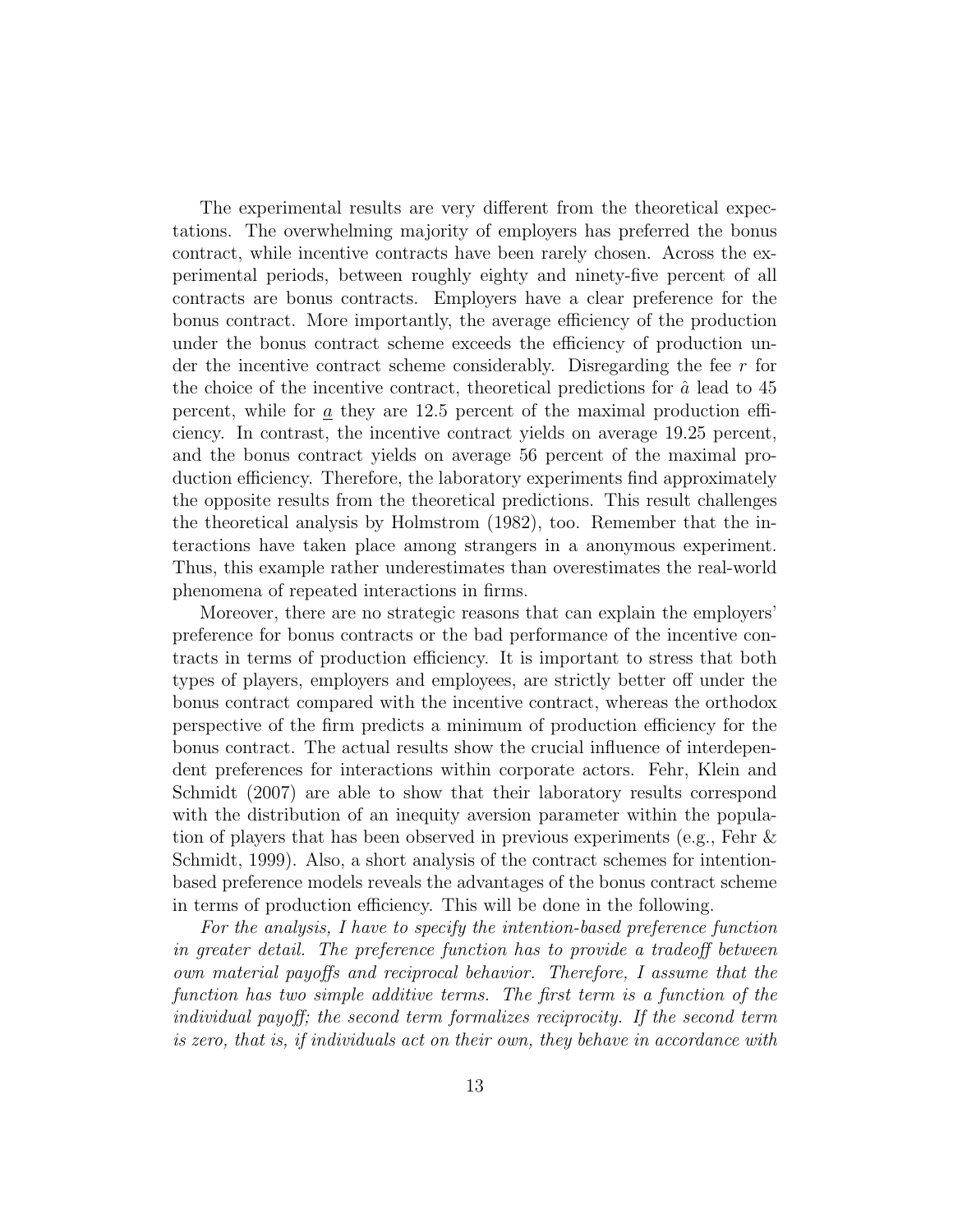the orthodox preference model. In order to model reciprocity, I need reference points which determine expectations for kind versus unkind actions, and kind versus unkind reactions. Notice that – in contrast to the orthodox theory – the majority of employers choose  $k = k_0 > k$  under the bonus contract scheme. Therefore, they implicitly define a reference point for the minimum desirable action  $a_0$ , for which it must hold that  $k_0 = c(a_0)$ . Under the incentive contract scheme, the reference point  $a_0$  equals  $\tilde{a}$ . Here, the second reference point is  $\underline{a}$ . In order to evaluate the kindness of the contracts, one has to compare the monetary surplus, the contract offers with the additional working costs for accomplishing the contract. The monetary surplus is  $k-c(\tilde{a})$ , while the additional costs are  $c(\tilde{a})-c(a)$  for the incentive contract; if  $k-c(\tilde{a})>c(\tilde{a})-c(a)$ , the contract is kind. Likewise, evaluating the kindness of a bonus contract compares the monetary surplus  $k-c(\tilde{a})$  with the additional costs  $c(\tilde{a})-c(a_0);$ if  $k - c(\tilde{a}) > c(\tilde{a}) - c(a_0)$ , the contract is kind. Thus, the incentive contract is per se more likely to be perceived unkindly, since  $c(a_0) > c(a)$ . According to equation (9), employees increase their utility by responding unkindly, that is, they fail to provide the desirable action, to a perceived unkind contract offer. If the tradeoff between the monetary payoffs and the utility gained from reciprocal response favors the reduction of actions, employees will do so.

To summarize this short analysis, I can show that the probability that the incentive contract is perceived unkindly is per se higher than the corresponding probability for the bonus contract. Notwithstanding, this means that bonus contracts are per se more likely to be accomplished. This depends on the actual wages, boni and the individual tradeoff between monetary payoffs and reciprocal responses. Yet, the experimental evidence that a majority of players prefers bonus contracts supports this claim.

#### 4 Conclusion

What is the nature of the firm? Orthodox economic theory suggests that the firm is nothing more than distribution of property rights on the production assets and a corresponding nexus of contracts which is based on the property rights. By doing so, the firm is decomposed into a bundle of cooperating individuals. Indeed, this so-called property rights approach has helped enormously to understand the structure of economic interactions which take place in firms (see, e.g., Hart, 1988) and in corporate actors in general. The results presented in Section 1 have attempted to indicate the importance of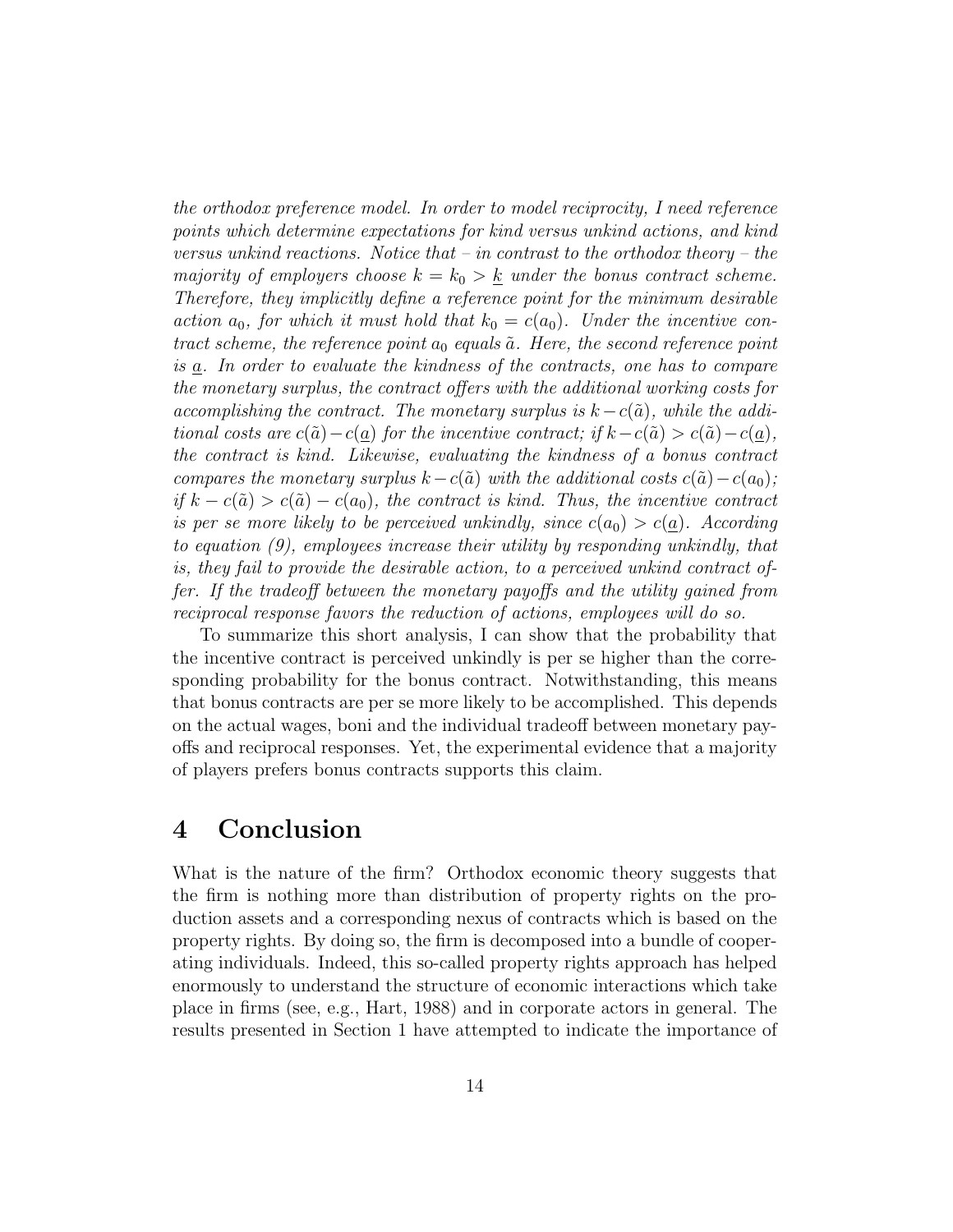contractual designs for the production efficiency. Yet, the orthodox economic approach suggests that this is essentially a complete picture of the firm. There is substantial critique on this perspective. Most importantly, firms create some immaterial values like reputation or well-rehearsed production routines which are non-transferrable and non-contractual. Employees seem to provide these values voluntarily, while wages reflect non-contractual attainments. Employees and employers exchange mutually gifts (Akerlof, 1982) which create the extra value of the firm.

These elements have been incorporated into the economic theory by formalizing interdependent preferences. Individual interests change systematically if the individuals are assembled in groups. It is important to stress that the concept of interdependent preferences does not leave the economic methodology, since all actions can be traced back to individual interests. Interdependent preferences nest orthodox economic preferences; yet, the scope of individual interests is extended if individuals find themselves assembled in groups. This article has attempted to introduce at least some of these aspects by introducing two prominent interdependent preference models, inequityaverse preferences and intention-based preferences. In a nutshell, inequityaverse preferences predict that differences among individual and other people's payoffs cause disutility to subjects. Intention-based preferences assume that subjects have a preference for responding reciprocally. They respond kindly to perceived kind actions by others, or they respond unkindly to perceived unkind actions by others. In presenting some experimental evidence (Fehr, Klein & Schmidt, 2007), I have tried to emphasize the importance of interdependent preferences for interactions within firms. A simply analysis of contract schemes (bonus versus incentive contracts) has shown how misleading the incomplete orthodox economic approach can be. Results of laboratory experiments support this perspective.

However, interdependent preferences are only one aspect among many. Still, there is a need to represent firms more accurately in economics. The picture of firms we yield is more distinctive. Firms are not simply organized cooperations. Rather, firms and corporate actors create additional values. These values are not attached to individual members of corporate actors. Further research is needed to provide a more accurate picture of firms and corporate actors and the values they initiate.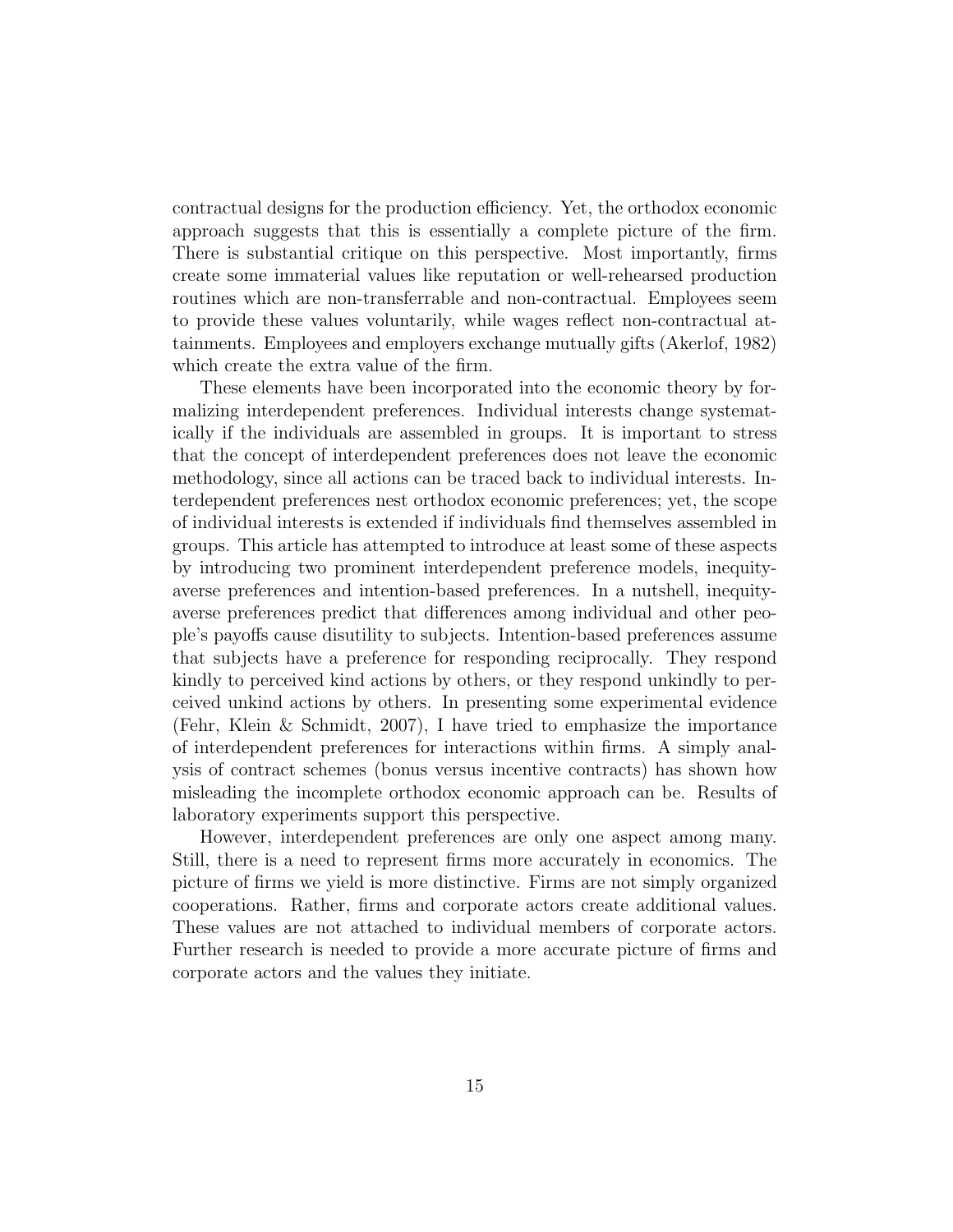### References

- Bolton, G.E. & A. Ockenfels (2000), ERC: A theory of equity, reciprocity, and competition, American Economic Review 90, 166-193.
- Cabral, L.M.B. (2000), Stretching firm and brand reputation, The Rand Journal of Economics 31, 658-673
- Coase, R. (1937), The nature of the firm, Economica 4, 386-405.
- Demougin, D., C. Fluet & C. Helm  $(2006)$ , Output and wages with inequality averse agents, Canadian Journal of Economics 39, 399-413.
- Desiraju, R. & D. Sappington (2007), Equity and adverse selection, Journal of Economics and Management Strategy, forthcoming.
- Dufwenberg, M. & G. Kirchsteiger (2004), A theory of sequential reciprocity, Games and Economic Behavior 47, 268-298.
- Falk, A. & U. Fischbacher (2006), A theory of reciprocity, *Games and Eco*nomic Behavior 54, 293-315.
- Fehr, E., A. Klein & K. Schmidt (2007), Fairness and contract design, Econometrica 75, 121-154.
- Fehr, E. & K. Schmidt (1999), A theory of fairness, competition, and cooperation, Quarterly Journal of Economics 114, 817-868.
- Fehr, E. & K. Schmidt (2006), The economics of fairness, reciprocity and altruism - Experimental evidence and new theories, in S.-C. Kolm & J.M. Ythier (eds.), Handbook of the Economics of Giving, Altruism and Reciprocity, Volume 1, Amsterdam: Elsevier, 615-692.
- Grossman, S. & O. Hart (1986), The costs and benefits of ownership: A theory of vertical and lateral integration, Journal of Political Economy 94, 691-719.
- Güth, W., R. Schmittberger & B. Schwarze (1982), An experimental analysis of ultimatum bargaining, Journal of Economic Behavior and Organization 3, 367-388.